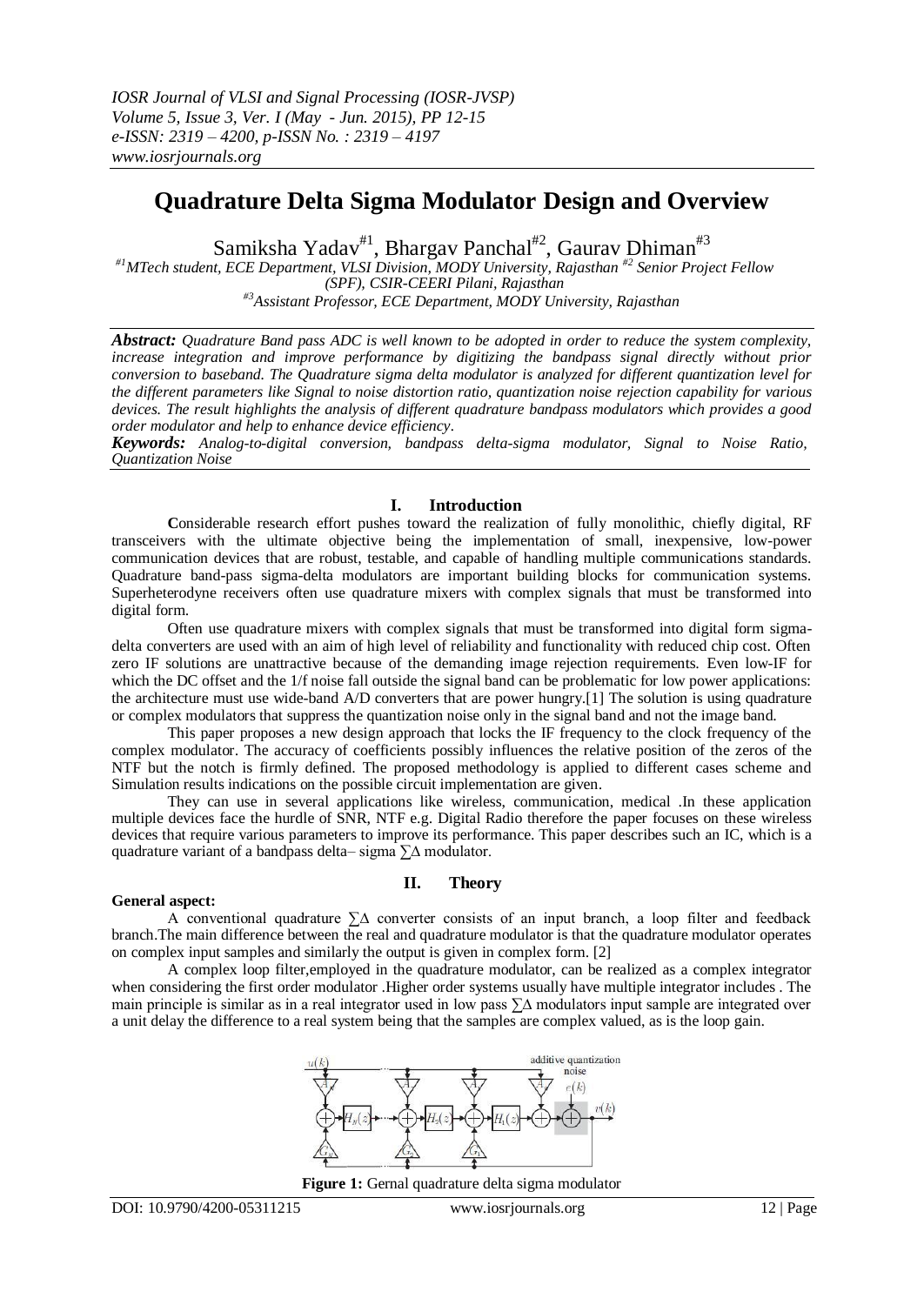The basic structure of quadrature delta sigma modulatore present in figure 1, where  $u(k)$ , $v(k)$  and  $e(k)$ are the complex inputs the linearized complex quantization error and the complex output signal respectively the multipliers A and G are complex valued and affect the input signal fed straight to quantizer, the input fed signal to the loop filter H[z] and the feedback signal from the output of the modulator .[3]

Based on this kind of structure, the Z- domain transfer function of the modulator can be derived. Thus the output  $v[z]$  of the modulator can be expressed with the input  $u[z]$  and quantization error  $E[z]$  as

```
V[z] \square ( A \square BH[z])U[z] \square E[z] \square GH[z]V[z] \dots (1)
```
Where A, B, G and H [z] are mentioned before in figure 1. More details of the overall transfer function will be given in following sections where STF and NTF are treated separately.

## **Conventional methodologies:**

Low-IF has been used in many receiver architectures in which different A/D conversion approaches. One uses two separate ADC's for I and Q channels or sharing one ADC for both channels. These ADC's are often pipelined-type but also they may be ∑∆ADC's. However, both approaches consume significant power and area. Reducing the number of NTF zeros with a complex or quadrature type A/D converter diminishes the power while keeping the benefit of the band-pass noise shaping. The mismatch in quadrature A/D converters can be source of tones in the image position; problem overcame by placing a zero on the image or by taking advantage of system specifications such as GSM.[4] The IF frequency of quadrature A/D converters is independent clock frequency, but in case of a mismatch, the independency becomes source of error requiring the possible use of complex calibration or trimming methods. Although it is possible to select IF frequency and clock frequency such that the performance degradation in case of a mismatch error is limited. Hence, in reality these frequency are not independent but for effective design they should be related in the design phase for robust performance.

## **NTF of quadrature delta sigma modulator:**

In quadrature ∑∆ converters, the first design step is the placements of zeros since the shaping of the noise transfer function (NTF) determines bandwidth and resolution. The second step is the definition of the block diagram in the z-domain and then it is necessary to find the circuit implementation. Many architectures use the integrators as basic blocks that are actually delays in loop configuration. This work foresees a generalization with multiple feedbacks and delay elements.[5] Before studying possible block diagrams let us consider the noise transfer function of a system with a set of zeros on the unity circle at the positions  $e^{\mathrm{i}\phi}$ , i=1,n. The NTF is

Therefore, depending on the zero position the last term which has module one and phase that is the addition of the phase of all the zeros.

## **Design Methodology:**

Summing up the above study we can summarize the proposed design method for a band-pass quadrature modulator with the following steps.

- 1) Calculate the required SNR and bandwidth for achieving The desired specifications.[6]
- 2) Calculate the order of the system regarding the SNR value calculated.
- 3) Decide where to place zeros of the system. If for image rejection another zero is required, and then increases the order of the system.
- 4) After the calculation of number of zeros and their placement, select which NTF (with 1, j, −1 or −j ) is suitable for covering these zeros.
- 5) Set the coefficients in the intermediate injection points for achieving the desired zero locations.
- 6) Perform behavioral simulation for verification.

## **III. Design Examples**

The proposed method has been verified in the design of modulators with 2, 3 or four zeros without complex conjugate counterparts. Figure 2 shows the location of the complex zeros that have phase  $3\pi/4\pm\pi/20$ . This design requires using  $K=1.4$  in the extra injection point. The obtained noise shaping with 4-bit quantizer is shown in Figure 3. The SNR with OSR=8 is as good as 74.5 dB.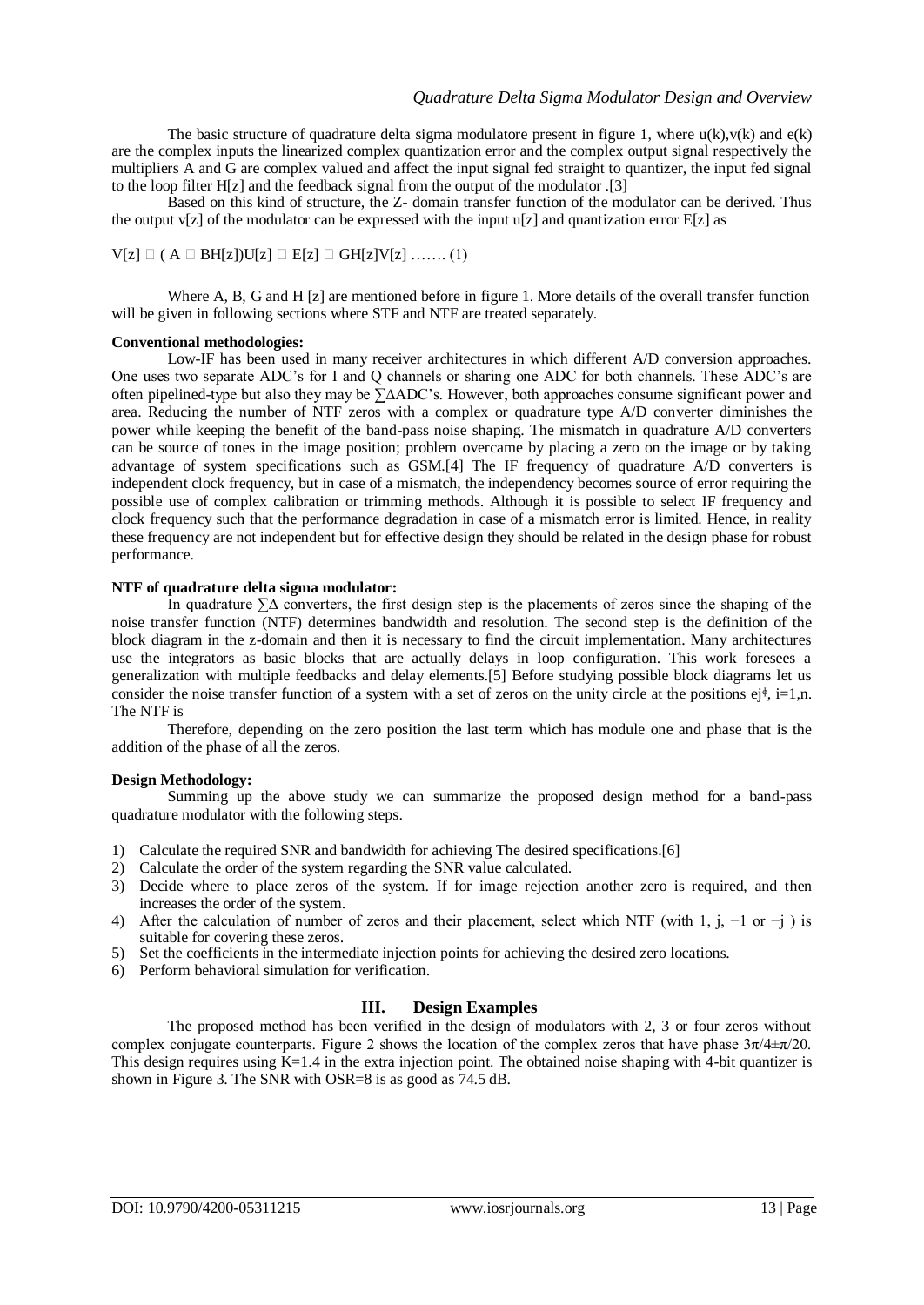

**Figure 2:** Location of complex zeros and poles in phase



The circuit uses four delay blocks compared to four integrators required by a conventional counterpart Moreover, the scheme can be realized with a sampled-data or continuous time approach. However, for continuous-time, the request of calibration is not as critical as for the conventional solutions. Figure 4 shows the quantized output signal for input sine wave. In the figure, it is shown that the signal has no slope overload and following input signal.



The design example with three zeros uses  $\varphi$ 1 +  $\varphi$ 2 +  $\varphi$ 3 =π/2+4π that gives jz−3 as the higher order term of the NTF. The zeros with  $\varphi$ 1 = 17π/2,  $\varphi$ 2 = 18π/2 and  $\varphi$ 2 = 19π/2 are shown in Figure 5 shows the noise shaping along with the signal tone. The chosen value of coefficients grants a wide signal band (fN/4) with a significant SNR. The position of thefour zeros can be used to equalize the peaks of the noise in the signal band or, as done in the example, for rounding value of coefficients as required by an effective design[7]-[9].

The result is that the value of unity capacitance used in an SC implementation is acceptable while obtaining a good matching.



**Figure5:** PSD for fourth order system

Figure 6 shows the comparison of noise transfer function and signal transfer function in the quadrature modulator.It shows the effect of mismatch in the NTF and STF.